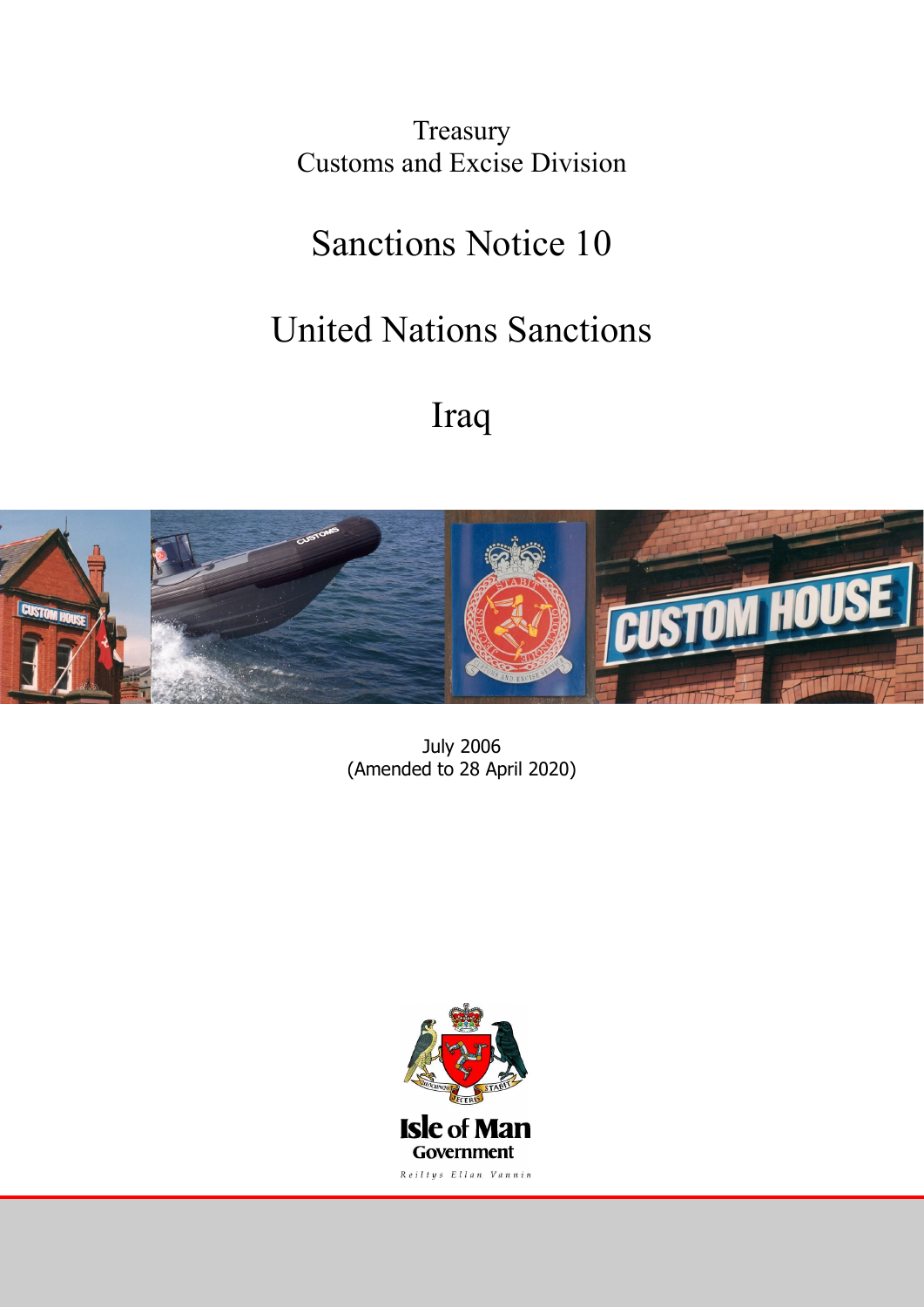# **About this Notice**

This Notice draws attention in convenient form to the Orders and Regulations made under the United Nations Act 1946 and the European Communities (Isle of Man) Act 1973 which place financial sanctions on Iraq.

This Notice provides guidance on certain aspects only of the Orders and Regulations, and should be read in conjunction with those Orders and Regulations.

The Treasury has appointed its Customs and Excise Division to act for the purpose of enforcing financial sanctions against Iraq. Accordingly, certain powers have been delegated by the Treasury to the Division.

The list of persons and entities subject to the sanctions may be found at:

[https://www.gov.uk/government/publications/financial-sanctions-consolidated-list-of](https://www.gov.uk/government/publications/financial-sanctions-consolidated-list-of-targets)[targets](https://www.gov.uk/government/publications/financial-sanctions-consolidated-list-of-targets)

Enquiries concerning this Notice should be addressed to the address given below and marked for the attention of the Sanctions Officer.

Enquiries may also be made by -

- facsimile transmission (01624 661725)
- Email ([customs@gov.im\)](mailto:customs@gov.im)
- Telephone (01624 648109)

The address for any enquiries or applications relating to this Notice is -

The Sanctions Officer The Treasury Customs and Excise Division PO Box 6 Custom House North Quay **Douglas** Isle of Man IM99 1AG

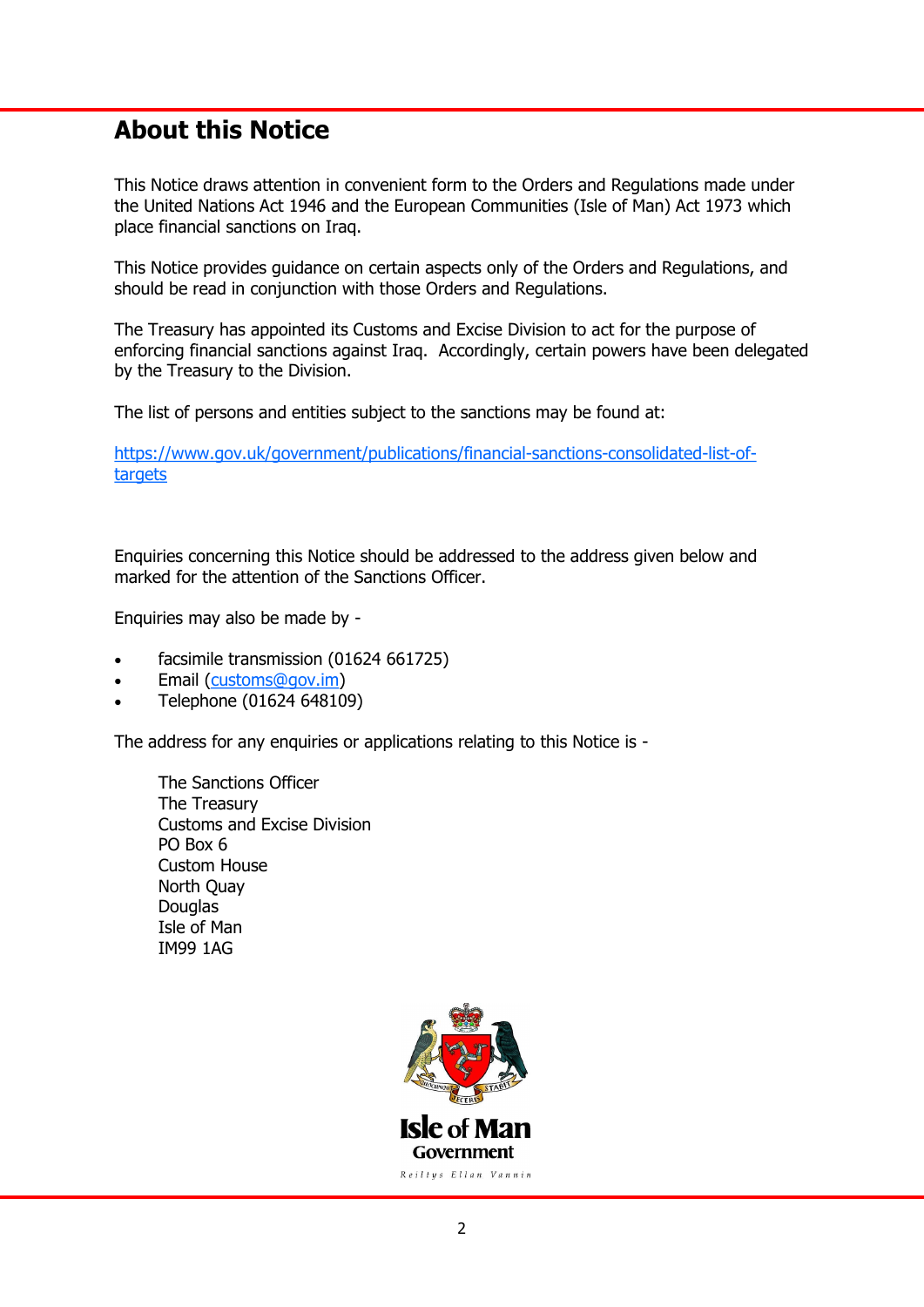This Notice is provided for information purposes only, and its contents should not be taken as a definitive statement of the law. You are advised to seek independent legal advice if you believe you are affected by anything contained in this Notice.

For further information on sanctions in general, including how to deal with false positives, or when sanctions are lifted or persons delisted, see the [Financial Sanctions Guidance.](https://www.gov.im/media/1362741/financial-sanctions-guidance-september-2018-final.pdf)

The guidance also deals with the granting of licences.

Notices and other information about sanctions and export and trade controls, may be found at [https://www.gov.im/categories/tax-vat-and-your-money/customs-and-excise/sanctions-and-export](https://www.gov.im/categories/tax-vat-and-your-money/customs-and-excise/sanctions-and-export-control/#accordion)[control/#accordion](https://www.gov.im/categories/tax-vat-and-your-money/customs-and-excise/sanctions-and-export-control/#accordion)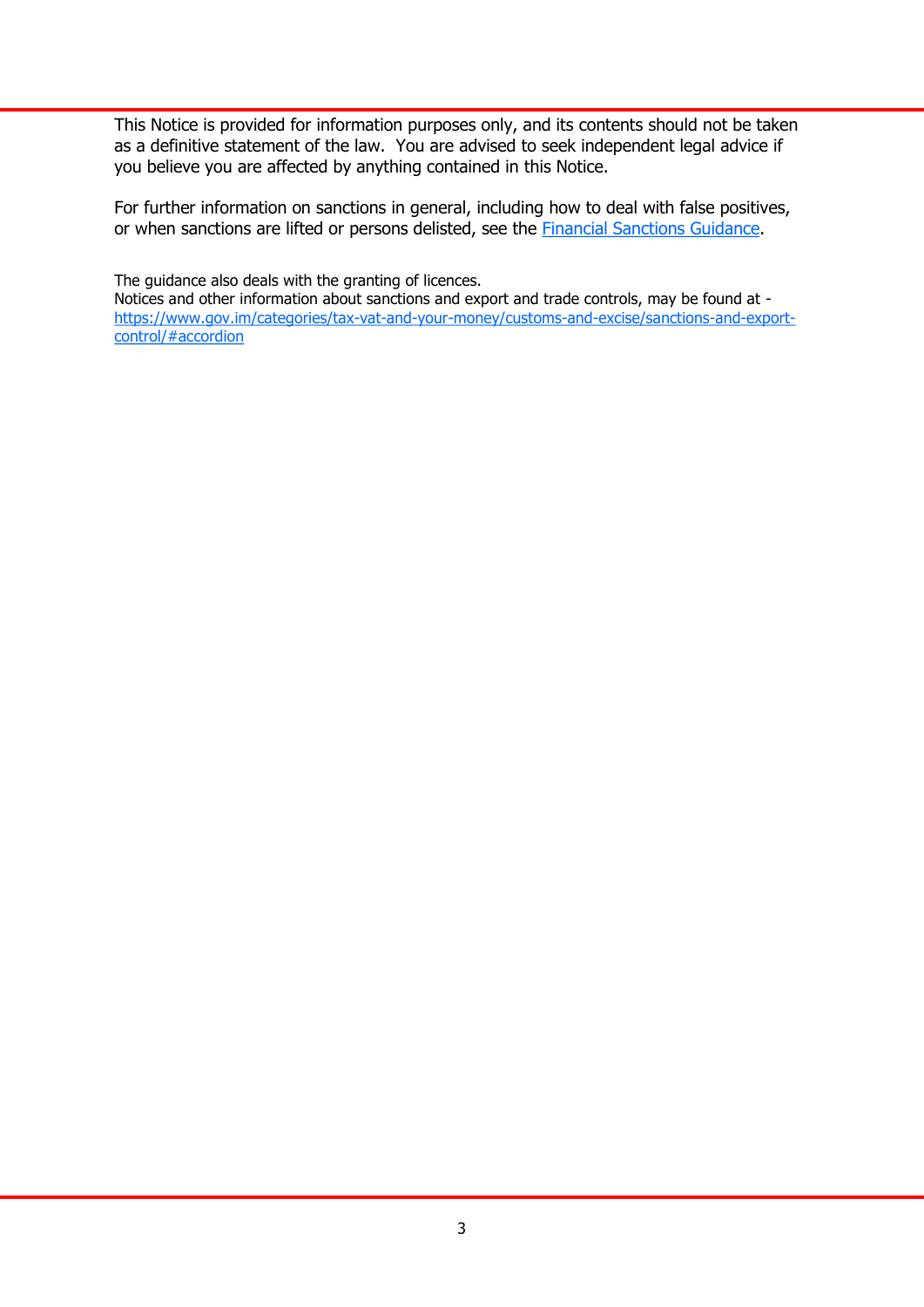# **Direction**

The Customs and Excise Division, as agent for the Treasury, **directs** that any funds held for or on behalf of the individuals or entities named in the published lists having effect in the Island must not be made available, except under the authority of a licence in writing from the Treasury.

Any funds should be blocked or frozen and the details reported to the Financial Intelligence Unit.

All persons in business or a profession in the Island, including financial institutions, **must**  check whether they maintain any account, or otherwise hold or control funds or economic resources, for individuals or entities included in the lists and, if so, they should freeze the account, funds or economic resources and report their findings to the Financial Intelligence Unit.

Any person, entity or body with information that would facilitate compliance with the sanctions Regulation(s) **must** supply such information to the Financial Intelligence Unit and co-operate in any verification of the information.

Reports of accounts and amounts frozen should be made using THEMIS; however, if you do not have access to this reporting system, you should use the appropriate form on the FIU website.

## **Financial Intelligence Unit contact details**

Financial Intelligence Unit PO Box 51 Douglas Isle of Man IM99 2TD

Telephone: +44 1624 686000 Email: [fiu@gov.im](mailto:fiu@gov.im)

# **Introduction**

1. In 2000 an Order-in-Council, made under section 1 of the United Nations Act 1946 of Parliament placed certain financial sanctions on Iraq.

This Order was the Iraq (United Nations Sanctions) (Isle of Man) Order 2000 [SI 2000 No. 3245] - referred to in this Notice as "the 2000 Order".

The 2000 Order has since been amended by -

- the Iraq (United Nations Sanctions) (Amendment) Order 2003 [SI 2003 No. 1347],
- the Iraq (United Nations Sanctions) (Isle of Man) (Amendment) Order 2003 [SI 2003 No. 1522] - referred to in this Notice as "the 2003 Order", and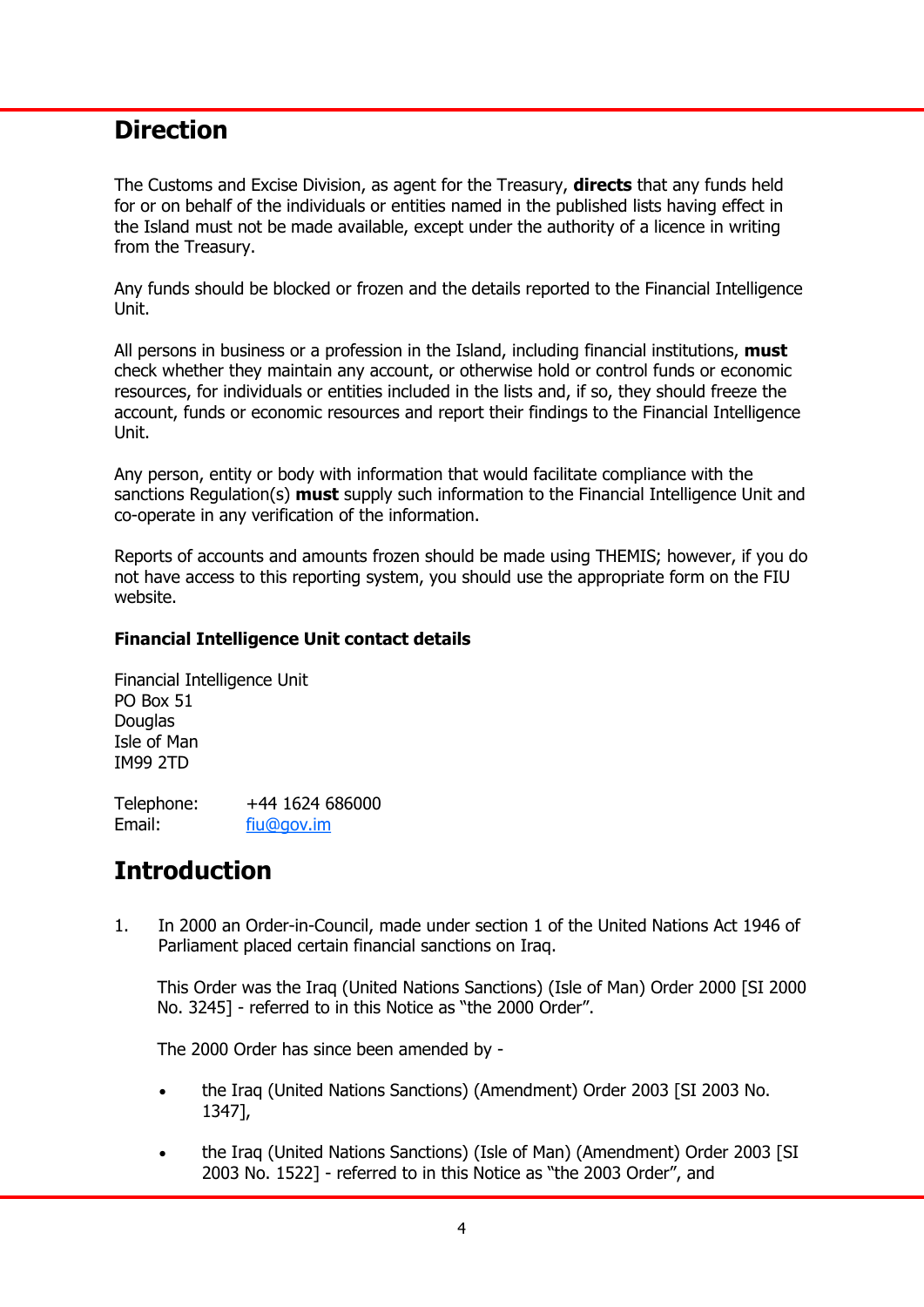- the Iraq (United Nations Sanctions) (Isle of Man) (Amendment) Order 2004 [SI 2004 No. 1982] - referred to in this Notice as "the 2004 Order".
- 2. The various Orders were made to implement in the Isle of Man the following United Nations Security Council Resolutions -

| UN SCR 661 of 6 August 1990 | which imposed certain financial sanctions on Iraq,<br>referred to in this Notice as "the 2000 Resolution";<br>and                                                                                                                          |
|-----------------------------|--------------------------------------------------------------------------------------------------------------------------------------------------------------------------------------------------------------------------------------------|
| UN SCR 1483 of 23 May 2003  | which lifted most restrictions on the export of<br>goods to Iraq, and replaced the previous<br>framework of sanctions with one which would<br>target members of the former regime, referred to<br>in this Notice as "the 2003 Resolution". |

The 2000 Order implemented the sanctions regime of the 2000 Resolution in the Isle of Man.

The 2003 Order gave effect to the changes to the sanctions regime made by the 2003 Resolution.

3. The financial sanctions regime is governed by the 2000 Order and the 2003 Order, as amended by the 2004 Order with effect from 29 July 2004.

However, any direction or notice issued by the Treasury prior to 29 July 2004 continued to have effect, and would continue to have effect until specifically revoked by a notice issued by the Treasury. Furthermore, no direction or notice issued by the Treasury prior to 29 July 2004 was revoked or replaced.

- 3A. The EU also implemented matching sanctions measures in respect of Iraq by means of Council Regulation (EC) No 1210/2003 and subsequent amending Regulations.
- 3B. ...
- 3C. With effect from 25 July 2018 the Isle of Man applied Council Regulation (EU) 1210/2003 as substantively amended by a number of subsequent EU Instruments, by means of the European Union (Iraq Sanctions) Order 2018 [SD 2018/0212]. The Iraq Sanctions Regulations 2018 also came into operation on the same day and provide for the enforcement of the EC Regulations and penalties for such offences [SD 2018/0213].

## **Persons and entities affected by the sanctions**

- 4. Any person who, except under the authority of a licence granted by the Treasury makes any funds available directly or indirectly to a person or entity subject to sanctions will be guilty of an offence.
- 5. The financial sanctions regime applies to any person in the Isle of Man, and to any person elsewhere which is a body corporate incorporated or constituted in the Isle of Man under the law of the Island, and to any Limited Liability Company (LLC)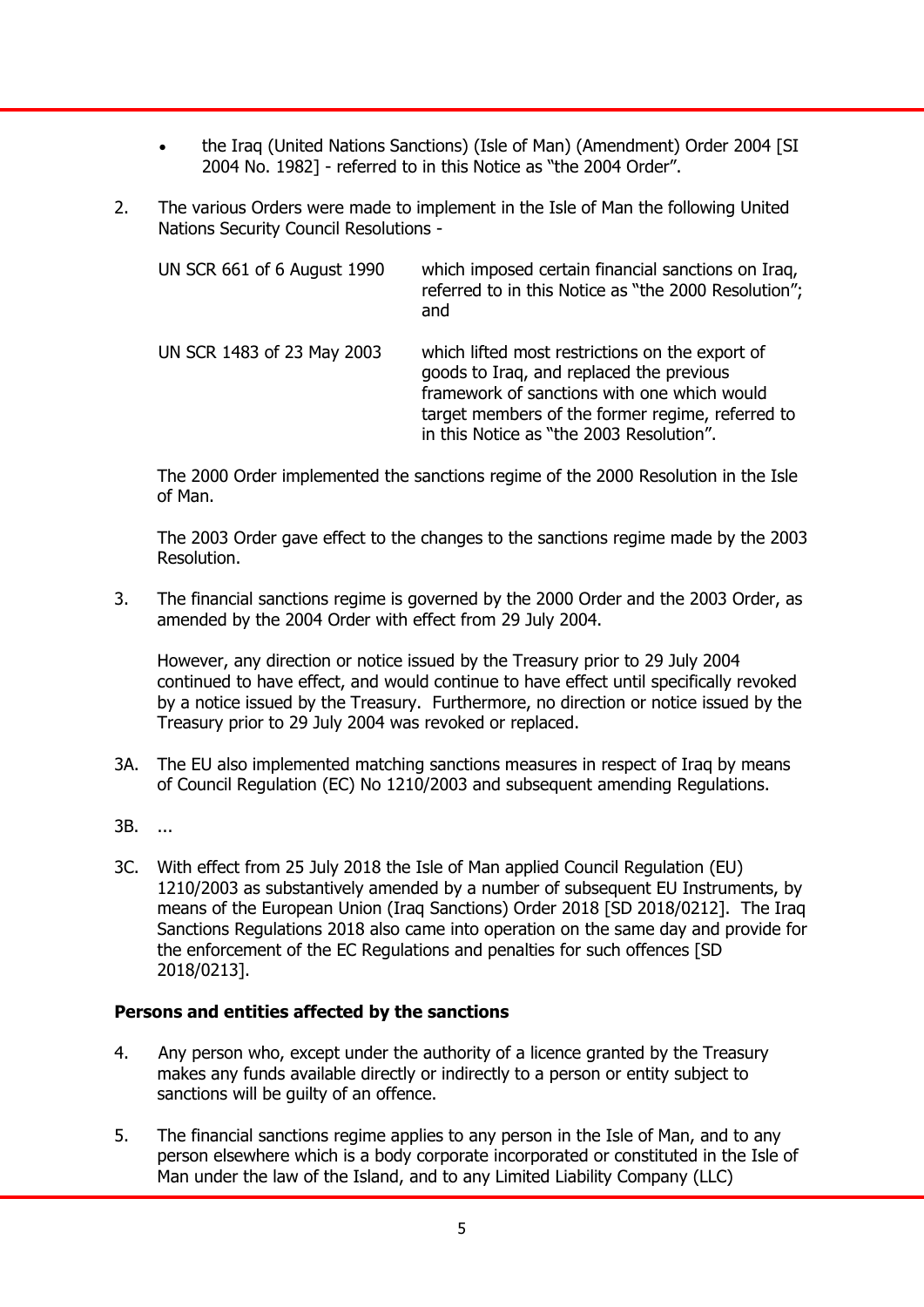constituted under Island law.

The regime therefore applies to all banks, financial institutions, charitable organisations and non-governmental organisations in the Island, or established under Island law.

The regime does not apply to subsidiaries operating wholly outside the Isle of Man and which do not have legal personality under Island law.

- 6. ...
- 7. In exercise of powers given to the Treasury under the 2000 Order, as amended, the Treasury hereby directs that funds held by, for or on behalf of, the persons included in the sanctions lists must not be made available to any person.

This direction is to have effect until revoked by a further notice given by the Treasury.

## **Definition of "funds"**

8. "Funds" are defined in article 1 of the EC Regulation as follows -

"funds" means financial assets and economic benefits of every kind, including but not limited to -

- (a) cash, cheques, claims on money, drafts, money orders and other payment instruments;
- (b) deposits with financial institutions or other entities, balances on accounts, debts and debt obligations;
- (c) publicly- and privately-traded securities and debt instruments, including stocks and shares, certificates representing securities, bonds, notes, warrants, debentures and derivatives contracts;
- (d) interest, dividends or other income on or value accruing from or generated by assets;
- (e) credit, right of set-off, guarantees, performance bonds or other financial commitments;
- (f) letters of credit, bills of lading, bills of sale;
- (g) documents evidencing an interest in funds or financial resources;
- (h) any other instrument of export-financing.

#### **Payments sought by or on behalf of persons subject to sanctions**

9. A licence in writing is required for any person to make funds available to any person subject to sanctions or for the release of any funds frozen pursuant to the UN Security Council Resolutions or EC Regulation to any person.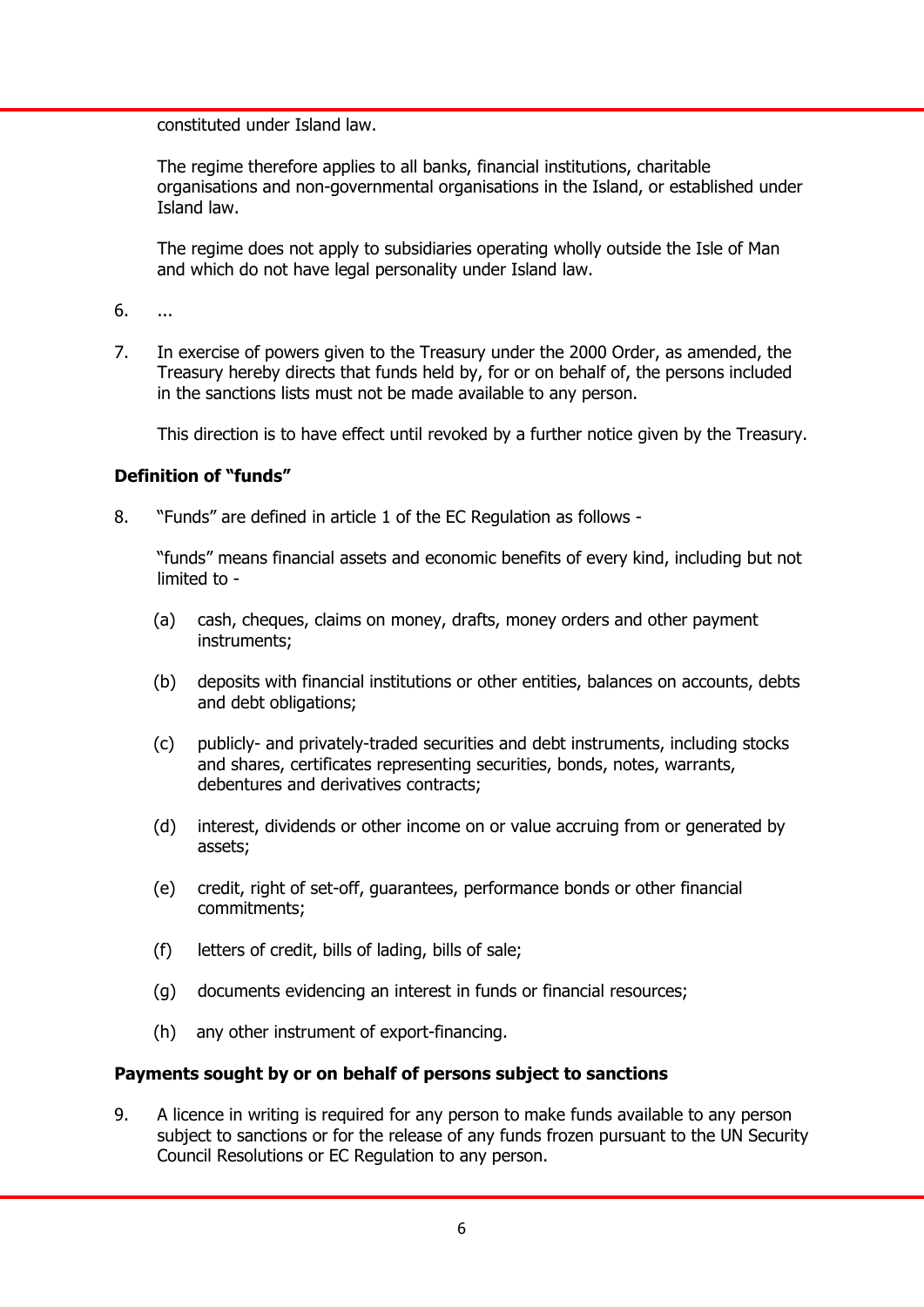But transfers of funds to the Development Fund for Iraq held at the Federal Reserve Bank of New York shall be permitted without the requirement for a licence. In such cases, the person making the transfer must notify the Treasury in writing of -

- the identity of the person for or on whose behalf the funds were held,
- the amount transferred, and
- the date the transfer took place.

You should consult the Sanctions Officer before making any other transfers or payments from any frozen account.

#### **Licences**

10. The Treasury will consider on a case by case basis applications to debit Designated Funds accounts or to make funds available to designated persons other than as permitted by this Notice.

All applications need to be made in writing to the Treasury at the address given on page 2 of this Notice.

All licences issued by the Treasury will be in writing.

11. (1) By this sub-paragraph, which constitutes a written general licence under article 5 of the 2000 Order, funds may be made available to -

| Government of Iraq   |                                                                                                                                                                                                    |
|----------------------|----------------------------------------------------------------------------------------------------------------------------------------------------------------------------------------------------|
| Iraq Airways Company | a.k.a. Iraqi Airways Company or IAC<br>Other information: State Airline                                                                                                                            |
| Central Bank of Iraq | Rashid Street, Baghdad, Iraq<br>Offices in Mosul and Basra<br>Former Governor was Dr Issam El Moulla<br>Hweish                                                                                     |
| Rasheed Bank         | a.k.a.: Rashid Bank, or Al-Rashid Bank, or<br>Al-Rasheed Bank<br>PO Box 7177, Haifa Street, Baghdad, Iraq; or<br>Al Masarif Street, Baghdad, Iraq<br>Other information: State-owned bank           |
| Rafidain Bank        | Rashid Street, Baghdad, Iraq<br>Other information: State-owned bank<br>London branch of Rafidain Bank is in<br>provisional liquidation<br>Offices in Iraq, UK, Jordan, UAE, Yemen,<br>Sudan, Egypt |

but not funds held by, for or on behalf of a person named in a sanctions list that have been frozen pursuant to paragraph 7 above, and not funds that are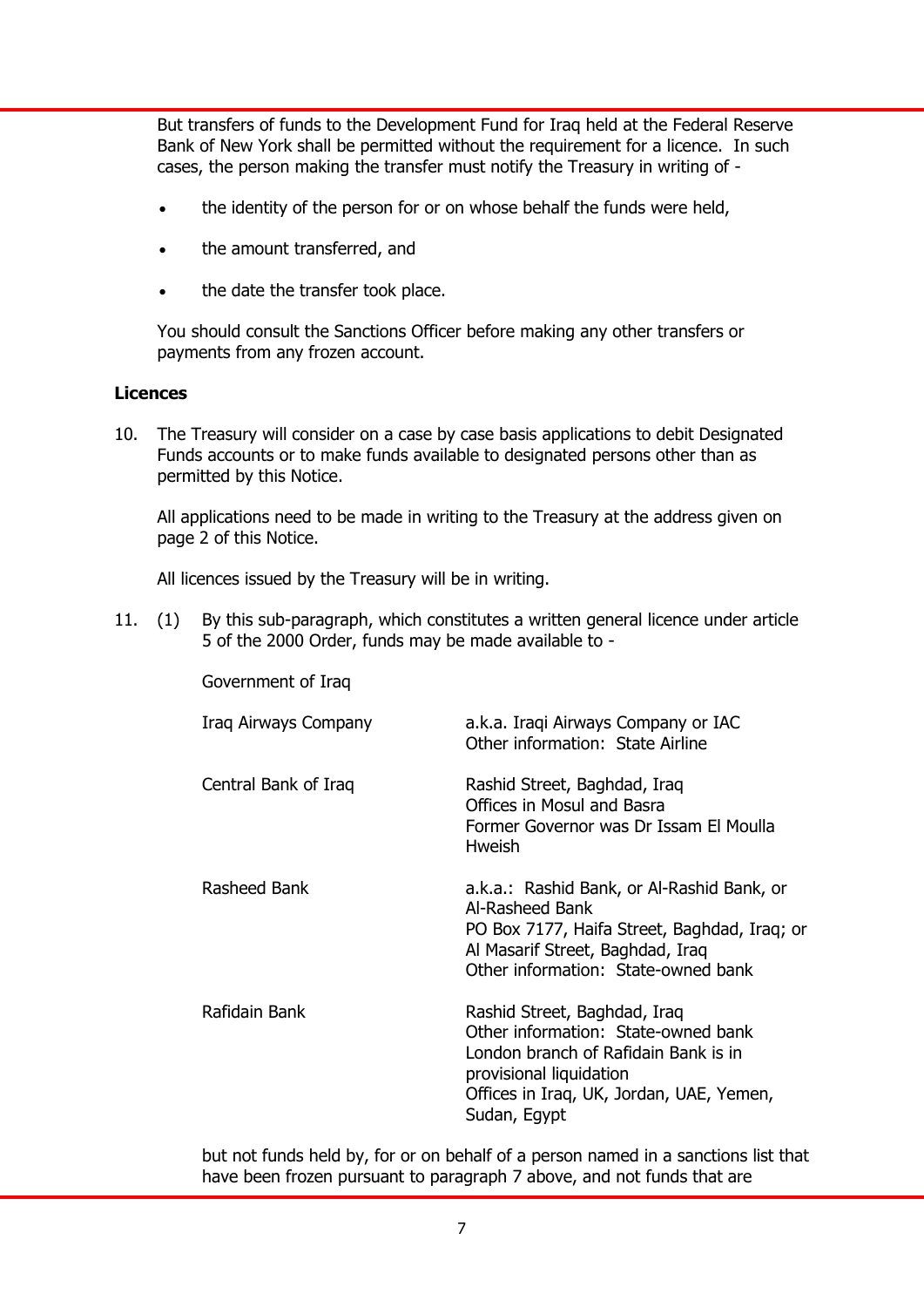required to be transferred to the Development Fund for Iraq (see paragraph 9 above).

The licence is of indefinite duration.

(2) By this sub-paragraph, which constitutes a written general licence granted under article 5 of the 2000 Order, as amended, funds held by, for or on behalf of persons or entities listed in sub-paragraph (1) above that were or are received on or after 23 May 2003 by the person holding the funds are NOT required to be transferred to the account of the Development Fund for Iraq.

This licence is of indefinite duration.

12. The restrictions imposed by sanctions do not prevent the crediting of frozen accounts by financial or credit institutions that receive funds transferred by third parties to the account of a listed person, entity or body provided that any additions to such accounts are also frozen. The financial and credit institutions must inform the Financial Intelligence Unit immediately about such transactions.

This paragraph constitutes a general licence for the purposes of the 2000 Order.

- 12A. The Treasury may authorise the making available of certain funds or economic resources under such conditions as it deems appropriate, after having determined that the funds or economic resources concerned are
	- necessary to satisfy the basic needs of natural or legal persons, entities or bodies listed in Annex IV, and dependent family members of such natural persons, including payments of foodstuffs, rent or mortgage, medicines and medical treatment, taxes, insurance premiums, and public utility charges;
	- intended exclusively for payment of reasonable professional fees and reimbursement of incurred expenses associated with the provision of legal services;
	- intended exclusively for payment of fees or service charges for routine holding or maintenance of frozen funds or economic resources; or
	- necessary for extraordinary expenses, provided that the relevant competent authority has notified the grounds on which it considers that a specific authorisation should be granted to the competent authorities of the other Member States and to the Commission at least two weeks prior to authorisation.

## **Transfers to the Development Fund for Iraq**

- 13. Any person holding funds to which a Notice applies must so transfer the funds as soon as possible after they become aware that they hold such funds to the account of the Development Fund for Iraq held at the Federal Reserve Bank of New York.
- 14. The requirement to transfer funds to the Development Fund for Iraq does not apply to -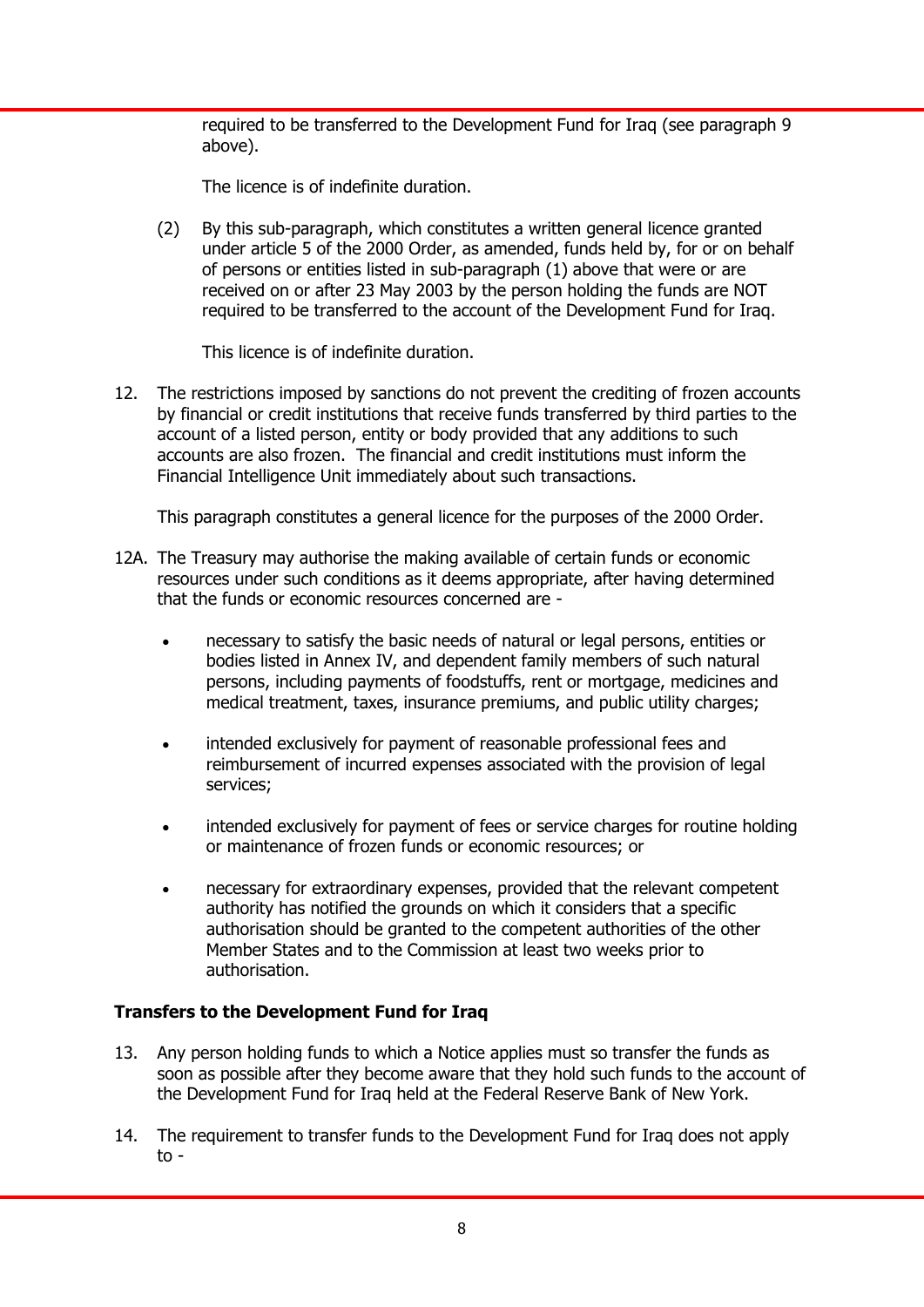- (a) funds that are required to be dealt with by
	- (i) an order or judgement of a court, or
	- (ii) a final and binding arbitral aware made on or before 2 July 2003, or
	- (iii) a binding determination made on or before that day by a public authority, or
	- (iv) under an enactment;
- (b) funds that on or before 2 July 2003 were subject to a lien, charge or other like interest created or imposed as a means of enforcing -
	- (i) an order or judgement of a court, or
	- (ii) a final and binding arbitral award made on or before 2 July 2003, or
	- (iii) a binding determination made on or before that day by a public authority, or
	- (iv) under an enactment;
- (c) funds that are authorised by a licence from the Treasury to be dealt with in some other way.
- 15. The details presently held by the Treasury for the account of the Development Fund for Iraq are -

Federal Reserve Bank of New York 33 Liberty Street, New York, NY10045

Swift Code: FRNYUS 33 XXX

Customer Accounts/ABA No.: 0210-86773 (DFI)

## **Freezing of funds on suspicion**

16. If the Treasury considers that there are reasonable grounds to suspect that funds are being held by or on behalf of a designated person, it can direct that those funds are not to be made available to any designated person. Any such direction will be given in writing. It is an offence under the Order to contravene such a direction.

#### **Requirements to provide information**

17. The Treasury or any other person authorised by the Treasury, such as the Financial Intelligence Unit may request any person to whom the Order applies, to furnish it with any information in their possession or control, or produce any document in their possession or control, for the purpose of allowing the Treasury to ensure compliance with, or detect evasion of, the Order.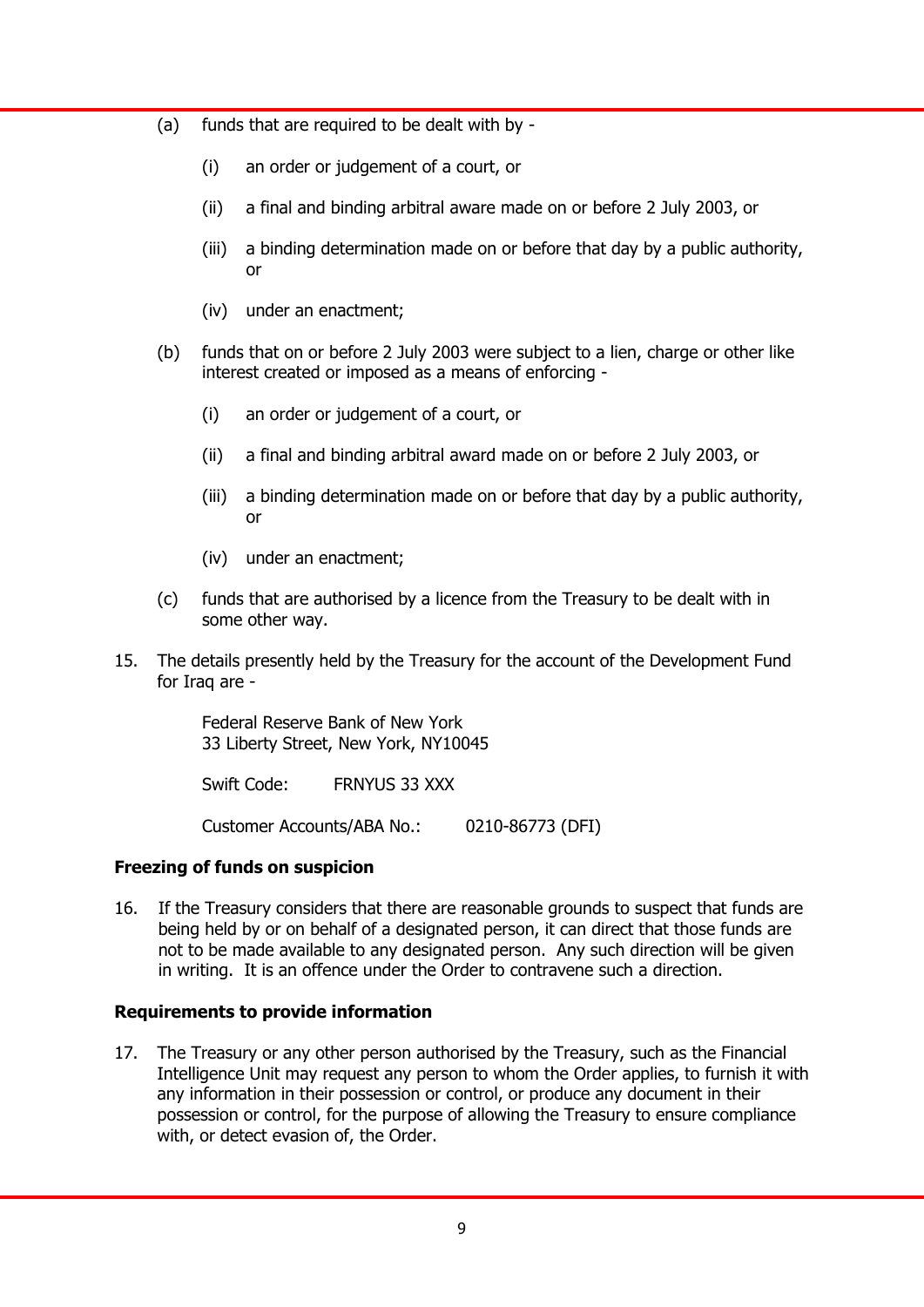18. Failure to furnish such information or documents without reasonable excuse is an offence. Providng false information is also an offence, as is providing false information for the purposes of obtaining a licence (or failing to comply with any condition of the licence).

#### **Funds frozen prior to the 2003 Order**

19. Except for those funds held by, for or on behalf of designated persons, funds of other residents of Iraq should no longer be frozen under the 2000 Order, as amended.

#### **Details of changes made to this Notice and relevant lists**

- 20. The two general licences that applied to the frozen assets of
	- (a) Technology and Development Group Limited; and
	- (b) TMG Engineering Limited

were revoked on 19 January 2010.

Consequently, the original paragraph 12 of this Notice was omitted with effect from 19 January 2010. Please see the Customs and Excise News Release dated 19 January 2010 for further information.

Paragraph 14(a) has also been amended to remove a redundant reference.

- 21. Various amendments made to this Notice with effect from 24 July 2014, these including
	- updated weblink on page 2 for the list of those subject to sanctions;
	- amendment of paragraph 3;
	- new paragraph 3A regarding parallel EU sanctions inserted;
	- amendment of paragraphs 4, 5, 7, 9, 11, 13 and 20;
	- paragraph 6 (definitions of "Designated 23a" and "Designated 23b" persons omitted;
	- new paragraph 12 (re crediting of frozen accounts) and 12A (re making of funds available for certain necessary items) inserted; and
	- address for the Development Fund of Iraq in paragraph 15 updated.
- 22. New paragraph 3B added to emphasise how effect given to the various UN sanctions prohibitions in the Isle of Man, 30 June 2015.
- 23. New "directions" substituted on page 4, 25 November 2015.
- 24. Mention of Sanctions Notices 26 and 32 added on page 3, 10 March 2017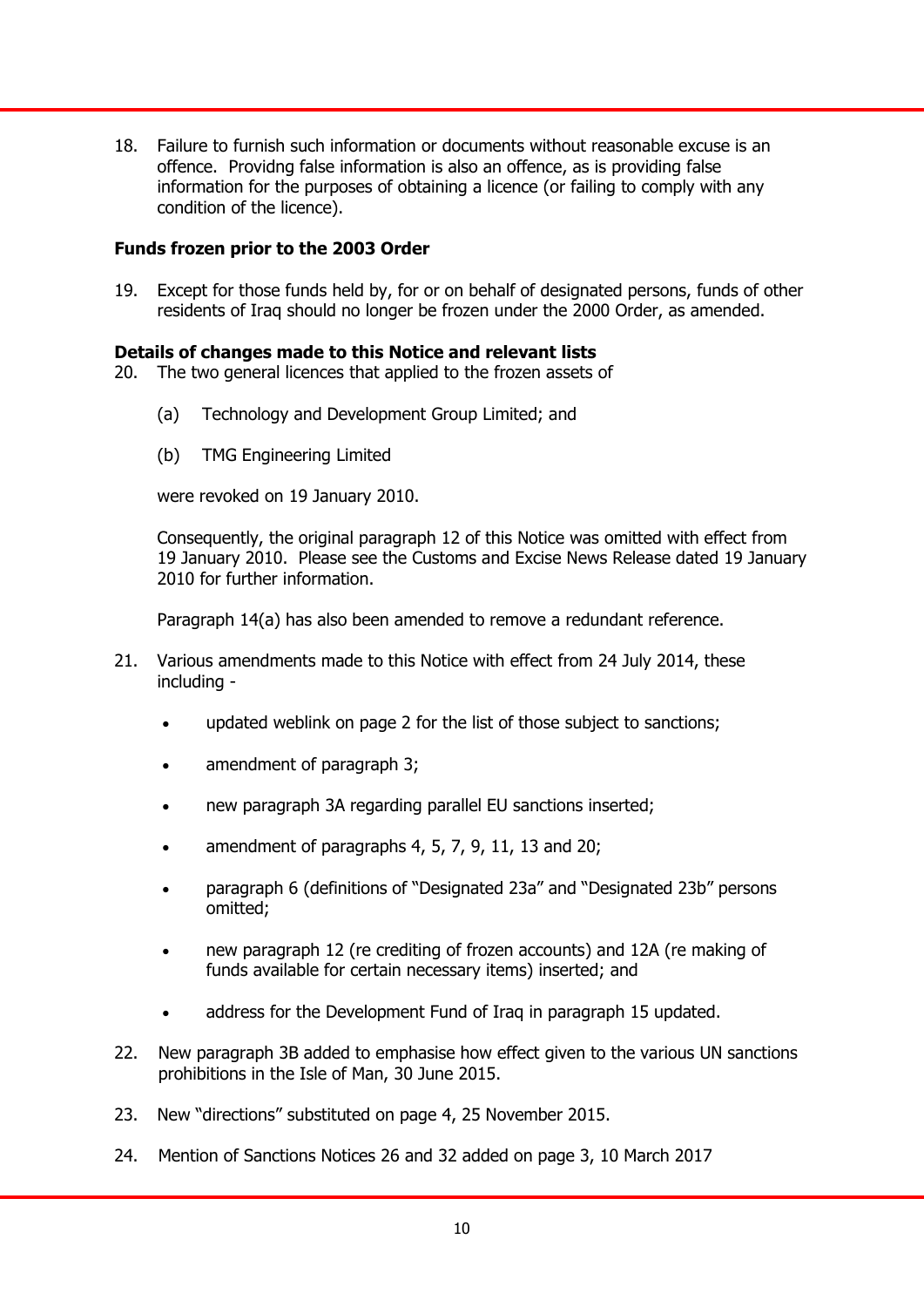- 25. On 3 August 2017, amendments to make clear that not only financial institutions are subject to reporting requirements of the sanctions.
- 26. On 5 December 2017, entry in paragraph 11 re Iraq Re-Insurance Company removed following delisting by UN on 24 November 2017 and EU on 3 December 2017.
- 27. Various amendments to make clear that reporting of frozen accounts or breaches of sanctions must be made to the Financial Intelligence Unit, 3 April 2018.
- 28. Privacy Notice added, 31 May 2018.
- 29. New paragraph 3C inserted relating to the European Union (Iraq Sanctions) Order 2018. Omitted paragraph 3B. Amended definition of "funds", 27 July 2018.
- 30. Contact details updated and links to further information updated.

## **Isle of Man Customs and Excise Website**

Amendments to these sanctions will be advised by means of news releases which will be published on the official Isle of Man Government website at <http://www.gov.im/>

The Isle of Man Customs and Excise website will contain details of all current sanctions, news releases and links to relevant lists [http://www.gov.im/categories/tax,-vat-and-your](http://www.gov.im/categories/tax,-vat-and-your-money/customs-and-excise/sanctions-and-export-control/)[money/customs-and-excise/sanctions-and-export-control/](http://www.gov.im/categories/tax,-vat-and-your-money/customs-and-excise/sanctions-and-export-control/)

#### Privacy Notice

The Treasury collects information about you in order to administer taxation and carry out other functions for which it is responsible (e.g. National Insurance, customs and excise duties, property rates, social security benefits, state pensions and legal aid etc.), and for the detection and prevention of crime.

Whilst that information will primarily be provided by you, where the law allows we may also get information about you from other organisations, or give information about you to them. This may be to check the accuracy of the information provided, prevent or detect crime or protect public funds in other ways. These organisations may include other government departments, the police and other agencies.

To find out more about how we collect and use personal information, contact any of our offices or visit our website at: [https://www.gov.im/about-the-government/departments/the](https://www.gov.im/about-the-government/departments/the-treasury/privacy-notice/)[treasury/privacy-notice/](https://www.gov.im/about-the-government/departments/the-treasury/privacy-notice/)